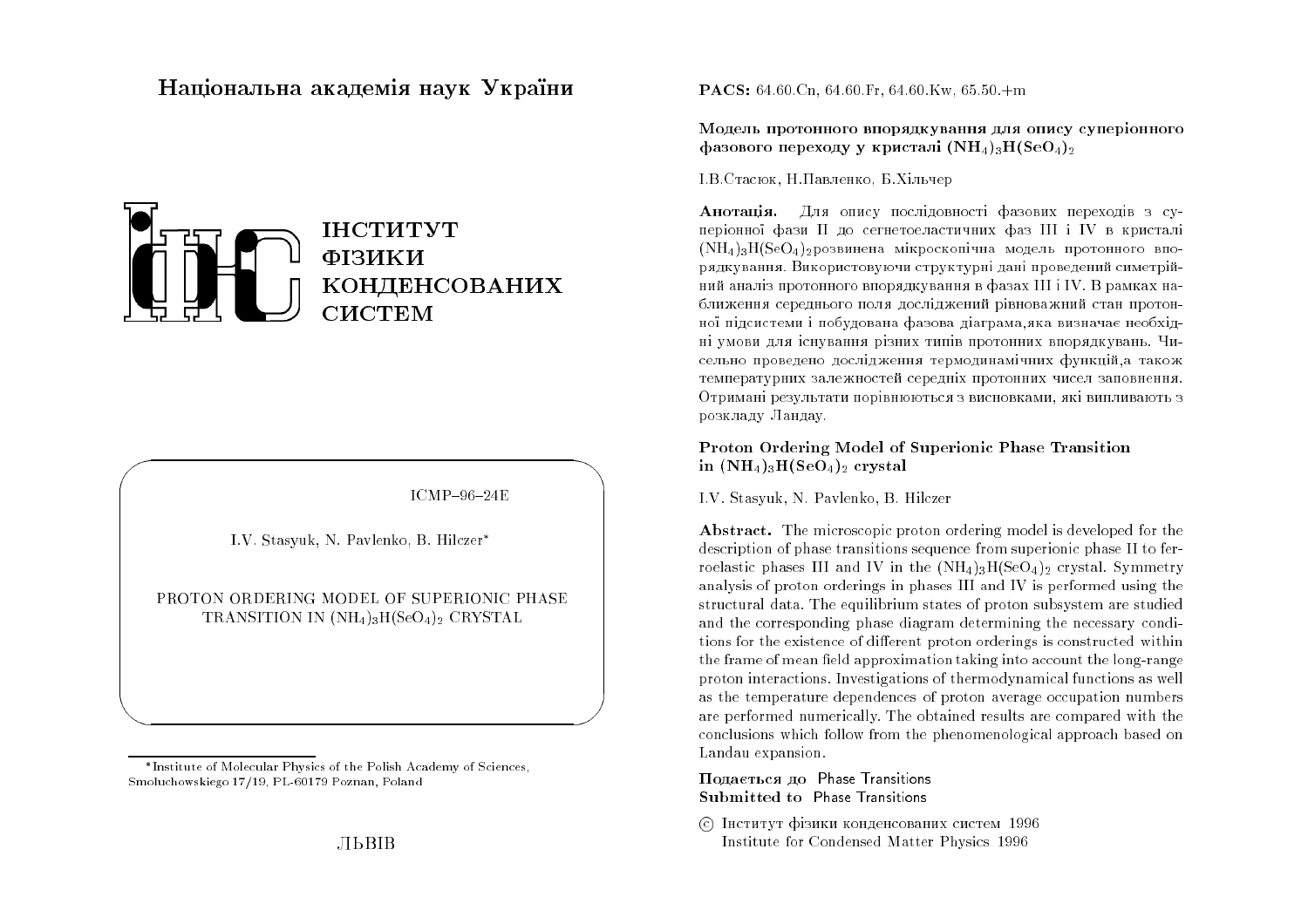# 1. Introduction

The investigation of crystals which belong to  $\rm M_3H(XO_4)_2\text{-class}$  (M=K, Rb, Cs; X=Se, S) has received much attention in recent years. Such an active studies are caused by the existence of structural and ferroelectric <sup>p</sup>hase transitions in these crystals, connected with the rearrangements of hydrogen bonds network, proton ordering and ionic groups reorientation processes, accompanied by the crystal lattice deformation. The essential feature of this class of materials is their high-temperature transitions to the so-called superionic (superprotonic) <sup>p</sup>hases, in which the conductivity is accomplished by the fast proton transport. In these phases thespecific type of proton disorder is realized when protons are distributed randomly in the sublattice of structurally equivalent positions and the available positions number exceeds the number of protons. As charge carriers, protons are transferred through the crystal with low activationenergy.

The characteristic feature of crystals of the  $\rm M_3H(XO_4)_2$  family is that the tetrahedra SeO<sub>4</sub>(SO<sub>4</sub>) are linked by hydrogen bonds O(2)-H  $\cdot$  O(2') into pairs (dimers)  $[1,\!2,\!4\!-\!7]$  in the low symmetry (nonsuperionic) phases. There exist three possible dimer configurations connected with their orientations in lattice. The transition to superionic phases involves the de- $\frac{1}{2}$  structure, reorientation of  $\rm{XO_{4}}$  groups between three equilibrium positions as well as dynamic disordering of protons between three structural equivalent positions in the (001) <sup>p</sup>lane with the probability of occupation of each position equal to  $1/3$  [8-10].

 For the majority of crystals of this type the similar sequence of phase transitions is observed. The superionic <sup>p</sup>hase with decreasing of temperature is replaced by two ferroelastic phases generally, and for low temperatures the transitions to states with ferroelectric ordering are often noted. Despite some discrepancies among existing structural data [2,4,8,9], it is generally accepted, that superionic <sup>p</sup>hase transitions in most cases are accompanied <sup>b</sup>y the structural transformations frommonoclinic ferroelastic phase with space group  $A2/a$  ( $Z=2$ ) to trigonal paraelastic with space symmetry  $R\bar{3}m(Z=1)$ . In particular, for the crystals  $Rb_3H(XO_4)_2$  and  $Cs_3H(XO_4)_2$  [4,10–12] the transformation outlined abo ve takes <sup>p</sup>lace. The situation is more complicated for the crystals  $(NH_4)_{3}H(SeO_4)_{2}$  with ammonium groups. Structural investigations performed in works  $[6-8]$  revealed that in contradiction to accepted previously concepts [2,9], in crystal  $(\mathrm{NH_4})_3\mathrm{H}(\mathrm{SeO_4})_2$  more complex phase sequence is realized: trigonal phase I (space group  $\bar{\mathrm{R3m}})$ ; trigonal phase II  $(R\bar{3})$ ; triclinic phase III  $(C\bar{1}$  or  $P\bar{1}$ , with small deviations

from monoclinic C2/c); monoclinic phase IV (C2/c); monoclinic phase <sup>V</sup> (Cc) and monoclinic <sup>p</sup>hase VI (Cc) (the transition temperatures are $332\mathrm{K},\,302\mathrm{K},\,275\mathrm{K},\,181\mathrm{K}$  and  $101\mathrm{K}$  respectively). The results of recent structural analysis [3] do not exclude the possibility of existence of intermediate phase bet ween the structures <sup>R</sup>3m and A2/a (or C2/c) in thecrystal  $(NH_4)_3H(SO_4)_2$  as well.

Beside the structural X-ray studies of  $M_3H(XO_4)_2$  type crystals, the calorimetric measurements, investigations of vibrational spectra by Raman and IR spectroscopy, dielectric susceptibility, elastic and lattice constants, NMR-spectra, static and dynamic conductivity (impedances $Z^{\prime}(\omega)$  ,  $Z^{\prime\prime}(\omega))$  have been performed [3,13–23]. Considerable attention has been paid also to studies of external stress effect [13] and influence of deuteration [1] on the <sup>p</sup>hase transitions in these compounds. In patricular, the entropy change  $\Delta S$  at superionic phase transition, obtained from calorimetric studies [11,17], is equal to  $1.1R$ ,  $1.2R$  and  $1.0R$  for the crystals  $\text{Cs}_3\text{H}(\text{SeO}_4)_2$  ,  $(\text{NH}_4)_3\text{H}(\text{SeO}_4)_2$  and  $\text{Rb}_3\text{H}(\text{SeO}_4)_2$  respectively, that is in consistent with configurational entropy value  $\Delta S_{cf}=R\ln 3 = 1.1R$ . Thereby these results suppor<sup>t</sup> the assumption concerning proton disordering between three positions in the unit cell of the superionic <sup>p</sup>hase. Raman and NMR spectroscopy measurements [1,10,20] indicate in turnthe fast dynamics and reorientations of  $\rm{XO_4}$  groups, which accompany the <sup>p</sup>hase transitions and become signicantly intensive in the superionic phase. These movements together with the drastically increased amplitudes of thermal vibrations (measured by Debye-Waller factor) assist the proton transport and thereby are responsible in grea<sup>t</sup> degree for theappearance of superprotonic conductivity [8].

 The information obtained from <sup>a</sup>vailable experiments, indicates theessentially important role of proton subsystem, first of all in the superionic <sup>p</sup>hase transitions. Proton ordering and changes of its character after transitions to the low-temperature phases is the factor which should be considered primarily in the developing of theory of such transitions. Although more complete and consistent theory must take into account the orientation motions of ionic groups, the proton ordering model can be usable as the basic. Such approach was developed in  $[24,25]$ , where by the treatment of protons interactions in the mean field approximation within the framework of lattice gas model the consideration of proton ordering in crystal  $\text{Rb}_3\text{H}(\text{SeO}_4)_2$  at the transition from superionic phase  $R\bar{3}$ m to low-temperature phase  $A2/a$  has been carried out. It should be noted, that thermodynamical description of such transition based on Landau expansion, with taking into account the interaction of formallyintroduced order parameters with lattice strain, has been propose<sup>d</sup> in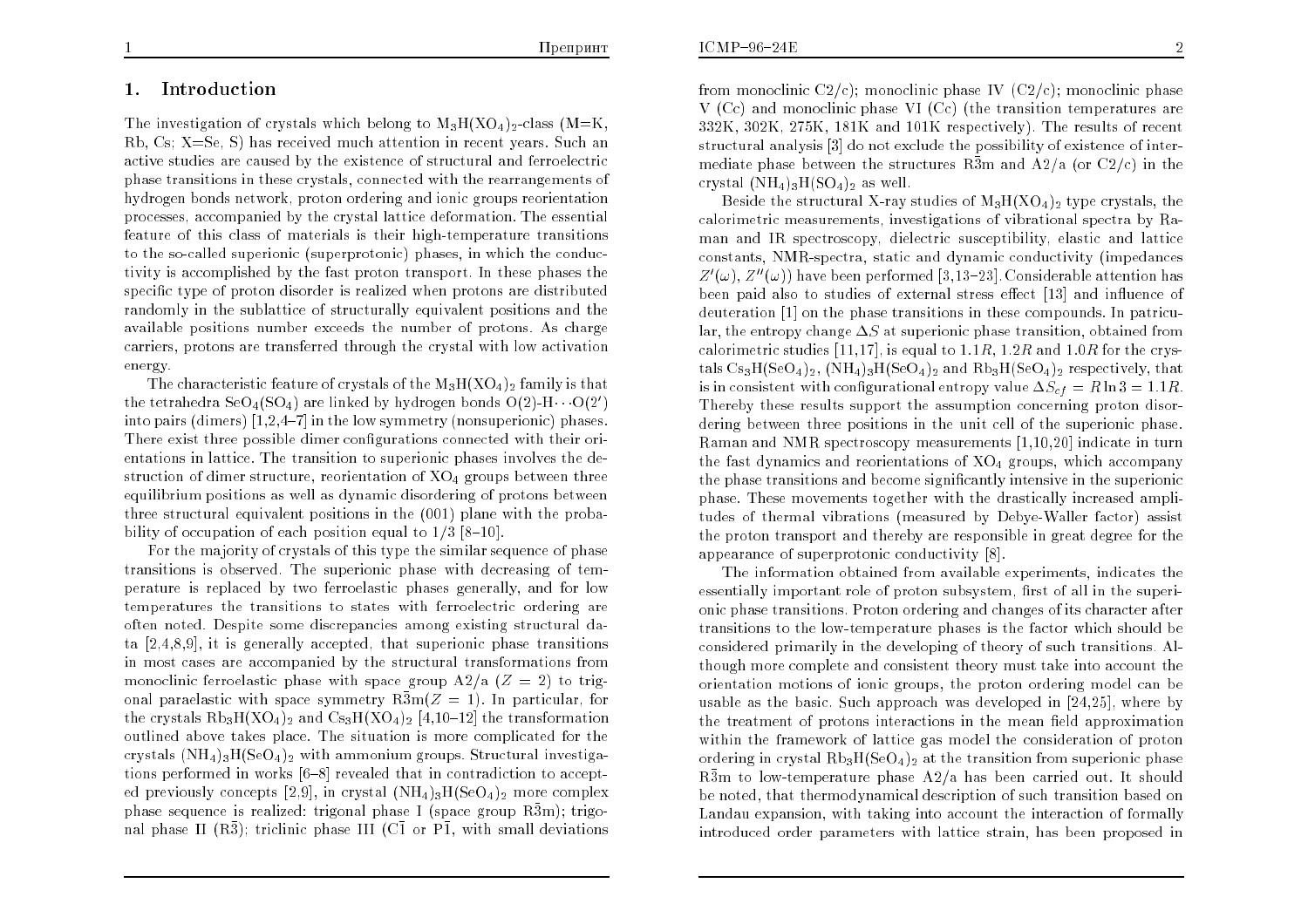### [26].

The aim of this work is the further development of the approach<br>d in [24,25], We will consider first of all the appaifs accurage of phase used in  $\left[ 24,25\right]$ . We will consider first of all the specific sequence of phase transitions from the superionic phase II to ferroelastic phases III and IV,which was observed in the  $(\mathrm{NH}_4)_3\mathrm{H}(\mathrm{SeO_4})_2$  crystal. Using the structural data, the symmetry analysis of proton orderings in <sup>p</sup>hases III and IV willbe performed. On the basis of the model including the long-range proton interactions, the equilibrium states of proton system will be studied and the corresponding <sup>p</sup>hase diagram determining the necessary conditions for the existence of different proton orderings will be constructed. The investigations of thermodynamical functions, calculated in the mean field approximation, as well as the solving of equations for order parametersand calculation of their temperature dependences will be performed numerically. The obtained results will be compare<sup>d</sup> with the conclusions resulting from the <sup>p</sup>henomenological theory based on Landau expansion.

#### 2.Mean Field Approximation

The transitions from superionic to ferroelastic phases are primarily related to the changes of statistical distribution of protons over the lattice. In <sup>p</sup>hases III, IV protons are <sup>p</sup>laced within the hydrogen bonds with well defined positions. On the contrary, in superionic phase the number of <sup>a</sup>vailable for protons positions increases considerably. The virtualhydrogen bonds network arises with the occupation probability  $1/3$  for each bond.

The characteristic features of proton arrangemen<sup>t</sup> in crystal structures of phases II, III and IV are illustrated in Figs.1-4 (we have used in this case the results of X-ra y studies obtainedby Pietraszko, Lukaszewicz, Augustyniak [6–8]). Rhombohedral coordinate system with lattice vectors  $\vec{a}_1 = (-a\frac{\sqrt{3}}{2}, \frac{a}{2}, \frac{c}{3})$ ,  $\vec{a}_2 = (a\frac{\sqrt{3}}{2}, \frac{a}{2}, \frac{c}{3})$ ,  $\vec{a}_3 = (0, -a, \frac{c}{3})$  $\frac{\sqrt{3}}{2}$  $(a = 8.399\AA, c = 22.904\AA)$  was chosen as a basis (Fig.1). There are two  $\frac{a}{2}$  $(\frac{c}{3})$ ,  $\vec{a}_2 = (a)$  $\frac{\sqrt{3}}{2}$  $\frac{a}{2}$  $(\frac{c}{3}), \ \vec{a}_3 = (0, -a, \frac{c}{3})$  SeO4 groups and three possible proton positions (three virtual bonds) in primitive unit cell of phase  $\rm{II} (Z{=}1,$  space group  $\rm{R\bar{3}}$   $\rm{(}C^2_{3i}\rm{)}).$  It is assumed that three virtual bonds  $f = 1, 2, 3$  adjacent to the upper  $({\rm SeO_4})^{\prime\prime}$  $\mathrm{group} \left( (\mathrm{SeO}_4)'' \text{ group lies at a distance } c/3 \text{ along c-axis above the lower} \right)$  $(\mathrm{SeO}_4)'$  group) belong to primitive unit cell with coordinate, given by vector  $\vec{R}_m$  ( $\vec{R}_m = n_1\vec{a}_1 + n_2\vec{a}_2 + n_3\vec{a}_3$ ). Hydrogen bonds, adjacent to  $({\rm SeO_4})^{\prime},$  belong to the neighbouring unit cells with vectors  $\vec{R}_{m}-\vec{a}_{f}$  (see  $Fig.2)$ .

The transition from phase II to phase III (Z=2, space group C $\bar{1}$   $(C_i^1)$ )

is accompanied by doubling of elementary unit cell volume as well as the crystal lattice period along one of the directions given by vectors  $\vec{a}_i$ . Three possible orientation states are characterized by wave vectors  $\{\frac12$  $\frac{1}{2}\vec{b}_2,\,\frac{1}{2}\vec{b}_3\}$  which belong to  $\{\vec{k_4}\}$  star (in Kovalev notations [27]). At every ~ $b_1$ ,  $\tilde{\text{s}}$ uch state the proton positions are occupied in a definite manner. As an  $\vec{b}_2, \, \frac{1}{2}$  $\vec{b}_3^{\phantom{\dag}}\}$  which belong to  $\{\vec{k_4}\}$  star (in Kovalev notations [27]). At every example, for the case  $\vec{k}_4 = \frac{1}{2}\vec{b}_3$ , the positions  $f = 1$  or  $f = 2$  are occupied in unit cell, with alternately change of these occupation numbers at  $\vec{b}_3$ , the positions  $f = 1$  or  $f = 2$  are occupied translation along the  $\vec{a}_3$  direction. The occupation of proton positions with the same indices  $f\left(\vec{R}_{mf}\right)$  and  $\vec{R}_{mf}-\vec{a}_f )$  is the characteristic feature of the pair  $({\rm SeO_4})^{\prime}$  and  $({\rm SeO_4})^{\prime\prime}$  groups, which are the nearest neighbours along c-axis. As the result, the sequences of  $(\text{SeO}_4)'$  and  $(\text{SeO}_4)''$  dimers aligned along  $\vec{a}_1$  and  $\vec{a}_2$  directions arise (Fig.3).

The character of proton arrangement in phase IV is different. Now the same proton position in eac h lattice cell is occupied (see Fig.4). The three different orientation states of the crystal correspond to three possible directions of occupied hydrogen bonds as well as to sequences of hydrogen-bonded SeO<sub>4</sub> dimers. The hydrogen bonds along each sequence of dimers are shifted alteratively from it axis on the distance  $\pm\delta$  $(\delta = 0.025b)$  in the  $(a, b)$  plane. This is correlated with the rotations of neighbouring SeO4 groups in opposite directions. The resulting structure modulation (in comparison with phase II) is characterized by  $\{\vec{k_8}\}$  star, which consists of one vector  $\vec{k_8} = \frac{1}{2}(\vec{b_1} + \vec{b_2} + \vec{b_3})$ .

Orientation degrees of freedom, describing the  $\mathrm{SeO_4}$  groups motion, manifest themselves in the phase transition between superionic phases II and I. It is precisely to these rotations the ionic groups disordering and lattice symmetry increasing due to mirror <sup>p</sup>lanes appearance are related(the space group of phase I is  $R\bar{3}$ m  $(D_{3d}^5)$ ;  $Z=1$ ).

 Restricting ourselves to the analysis of proton ordering only in sublattice of positions  $\vec{R_{mf}}$ , that provides a possibility to consider the phase transitions from phase II to III and IV, we will use in this work the meanfield approximation taking into account the proton interactions.

As was done by [24,25], let's present this interaction in a bilinear form:

$$
H_{int} = \frac{1}{2} \sum_{\substack{mm'\\ff'}} \Phi_{ff'}(mm') n_{mf} n_{m'f'}, \qquad (2.1)
$$

where  $n_{mf} = 0$  or 1 is the occupation number of proton in position  $f$ of unit cell  $m;$   $\Phi_{ff'}(mm')$  denotes the energy of pair interaction. The Hamiltonian of the protons system includes besides (2.1) the sum of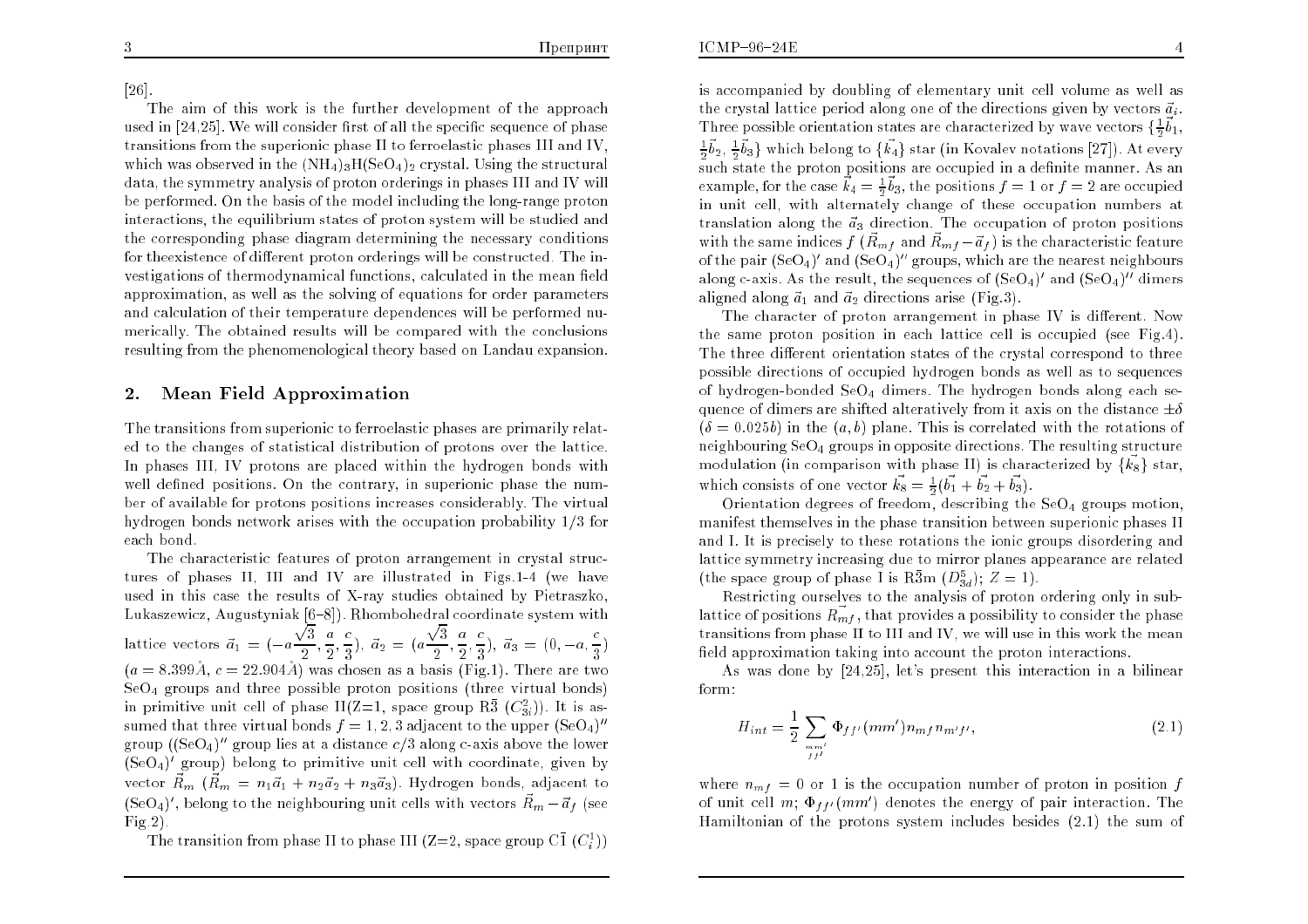single particle energies:

$$
H_0 = \sum_{mf} (E - \mu) n_{mf} \,. \tag{2.2}
$$

The proton chemical potential  $\mu$  at the given average number of protons should be determined from the condition:

$$
\sum_{mf} \bar{n}_{mf} = \bar{n},\tag{2.3}
$$

where  $\bar{n}$  is the average protons number per unit cell. For the case of the  $(NH_4)_{3}H(SeO_4)_{2}$ -type crystals, which is considered here,  $\bar{n}=1$ .

In the mean field approximation

$$
\hat{H}_{MF} = U_0 + \sum_{mf} \gamma_f(m) n_{mf} + \sum_{mf} (E - \mu) n_{mf};
$$
\n(2.4)

where

$$
\gamma_f(m) = \sum_{m'f'} \Phi_{ff'}(mm') \bar{n}_{m'f'},
$$
\n
$$
U_0 = -\frac{1}{2} \sum_{m m'} \Phi_{ff'}(mm') \bar{n}_{mf} \bar{n}_{m'f'}.
$$
\n(2.5)

The partition function Z and thermodynamical potential  $\Omega$  for the system with Hamiltonian (2.4) are determined in an ordinary way:

$$
Z = \text{Sp } e^{-\beta \hat{H}_{MF}} = \prod_{m} \sum_{n_f=0,1} e^{-\beta (\gamma_f(m) + E - \mu) n_{mf}} e^{-\beta U_0}
$$
(2.6)

$$
\Omega = -\Theta \ln Z = U_0 - \Theta \sum_{mf} \ln \left( 1 + e^{-\beta(\gamma_f(m) + E - \mu)} \right). \tag{2.7}
$$

Consequently

$$
\bar{n}_{mf} = [e^{\beta(\gamma_f(m) + E - \mu)} + 1]^{-1}, \tag{2.8}
$$

whence follows the system of the selfconsistent equations for average<br>examples with  $\bar{z}$ . It is again to write that colutions of autumn occupation numbers  $\bar{n}_{mf}$ . It is easy to verify that solutions of system (2.8) satisfy on one side, the extremum conditions of thermodynamicalpotential  $\Omega$ 

$$
\frac{\partial \Omega}{\partial \bar{n}_{m'f'}} = 0 \tag{2.9}
$$

$$
\frac{\partial F}{\partial \bar{n}_{m'f'}} = 0 \tag{2.10}
$$

(in the latter case it is necessary to take into account the dependence of  $\mu$  on the average occupation number  $\bar{n}_{m'f'}$ , which follows from the condition (2.8)).

Let us express the average values  $\bar{n}_{mf}$  as:

$$
\bar{n}_{mf} = \frac{1}{3}\bar{n} + \delta\bar{n}_{mf} \tag{2.11}
$$

The deviations  $\delta \bar{n}_{mf}$  of the proton occupation numbers from their average values become nonzero with the proton ordering.

 Similarly to [24,25], for the description of ordering in <sup>p</sup>hase III, we use the expansion in terms of the wave vector stars, which include star $\{\vec{k}_7 = 0\}$  in addition to the star  $\{\vec{k}_4\}$ . For the transition to the orientation state with vector  $\vec{k}_3 = \frac{1}{2}$  $\vec{b}_3,$  the representation

$$
\delta \bar{n}_{1f} = \frac{1}{\sqrt{2}} u e^{i\vec{k}_3 \vec{R}_m} + \frac{1}{\sqrt{6}} v,
$$
  
\n
$$
\delta \bar{n}_{2f} = -\frac{1}{\sqrt{2}} u e^{i\vec{k}_3 \vec{R}_m} + \frac{1}{\sqrt{6}} v,
$$
  
\n
$$
\delta \bar{n}_{3f} = -\frac{2}{\sqrt{6}} v
$$
\n(2.12)

makes possible to obtain the observed occupations of proton positions  $(\bar{n}_{1m} = 1, \bar{n}_{2m} = 0, \bar{n}_{3m} = 0 \text{ or } \bar{n}_{1m} = 0, \bar{n}_{2m} = 1, \bar{n}_{3m} = 0) \text{ for the}$ saturation values of order parameters u and  $v$ :  $u = \pm \frac{1}{\sqrt{2}}, v = \frac{1}{\sqrt{6}}$ . Here

$$
u = \pm \frac{1}{\sqrt{2}} \langle n_{m1} - n_{m2} \rangle; \qquad v = \frac{1}{\sqrt{6}} \langle n_{m1} + n_{m2} - 2n_{m3} \rangle. \tag{2.13}
$$

Analogously, for the transitions corresponding to vectors  $\vec{k}_1 = \frac{1}{2}$  ${\vec b}_1$ and  $\vec{k}_2 = \frac{1}{2}$  ${\vec b}_2$ 

$$
\delta \bar{n}_{1f} = -\frac{2}{\sqrt{6}}v \n\delta \bar{n}_{2f} = \frac{1}{\sqrt{2}}ue^{i\vec{k}_1\vec{R}_m} + \frac{1}{\sqrt{6}}v, \n\delta \bar{n}_{3f} = -\frac{1}{\sqrt{2}}ue^{i\vec{k}_1\vec{R}_m} + \frac{1}{\sqrt{6}}v,
$$
\n(2.14)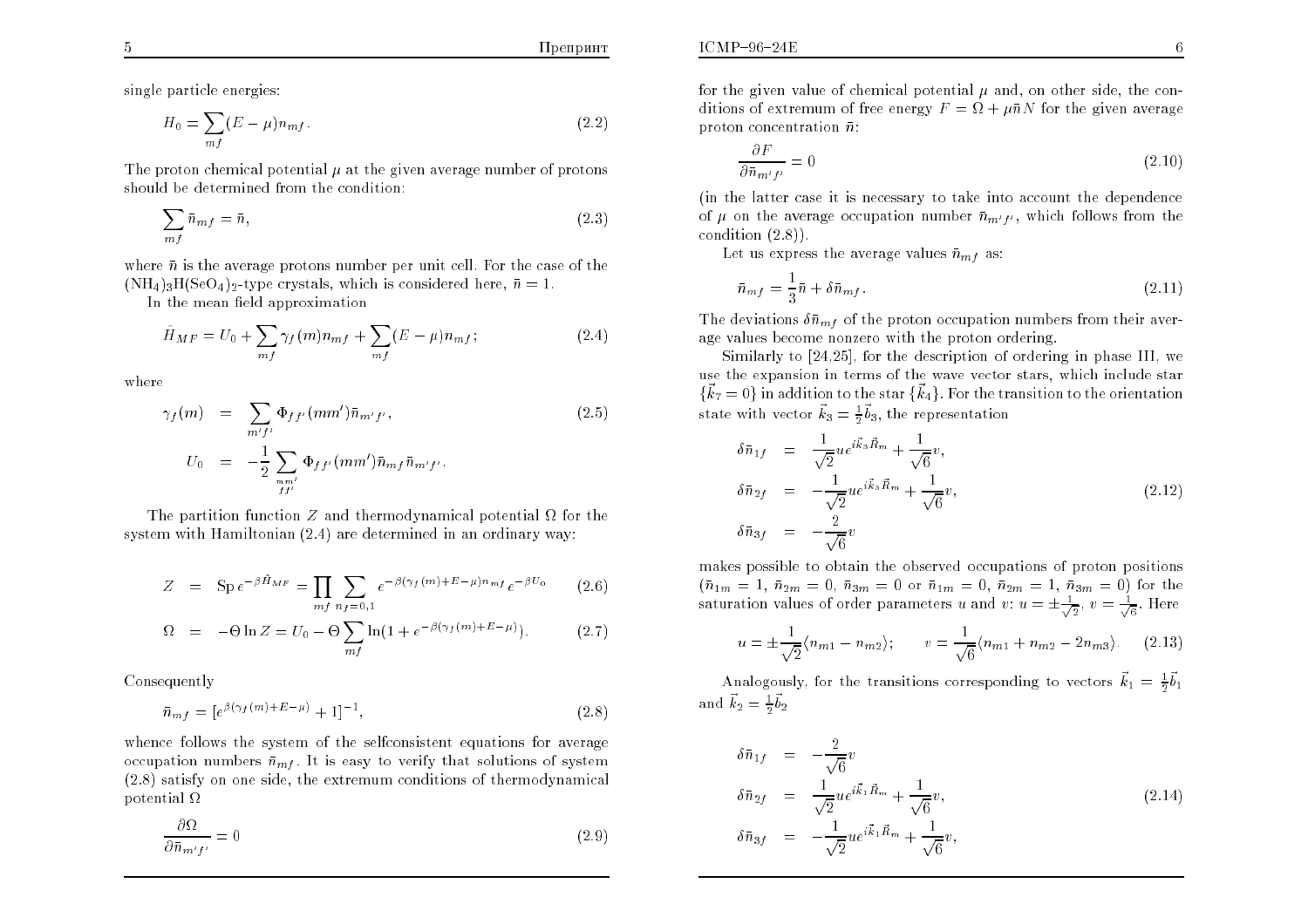and

$$
\delta \bar{n}_{1f} = \frac{1}{\sqrt{2}} u e^{i\vec{k}_2 \vec{R}_m} + \frac{1}{\sqrt{6}} v,
$$
  
\n
$$
\delta \bar{n}_{2f} = -\frac{2}{\sqrt{6}} v
$$
  
\n
$$
\delta \bar{n}_{3f} = -\frac{1}{\sqrt{2}} u e^{i\vec{k}_2 \vec{R}_m} + \frac{1}{\sqrt{6}} v.
$$
\n(2.15)

The resulting orderings are induced by the irreducible representation $A_g(\tau_1)$  of the wave vector group  $G_{\vec{k}_i}$  as well as by the representation  $E_g(\tau_3 + \tau_5)$  of the point group  $G_{\vec{k}_7=0}$ . In fact, in a general case the deviation can be written as

$$
\delta \bar{n}_1 = \frac{1}{\sqrt{2}} [u_3 e^{i\vec{k}_3 \vec{R}_m} - u_2 e^{i\vec{k}_2 \vec{R}_m}] + \frac{1}{3} (\eta + \zeta), \n\delta \bar{n}_2 = \frac{1}{\sqrt{2}} [u_1 e^{i\vec{k}_1 \vec{R}_m} - u_3 e^{i\vec{k}_3 \vec{R}_m}] + \frac{1}{3} (\varepsilon^2 \eta + \varepsilon \zeta), \n\delta \bar{n}_3 = \frac{1}{\sqrt{2}} [u_2 e^{i\vec{k}_2 \vec{R}_m} - u_1 e^{i\vec{k}_1 \vec{R}_m}] + \frac{1}{3} (\varepsilon \eta + \varepsilon^2 \zeta),
$$
\n(2.16)

 $(\varepsilon = e^{i2\pi/3})$ ; the variables

$$
\eta = \bar{n}_1 + \varepsilon \bar{n}_2 + \varepsilon^2 \bar{n}_3, \n\zeta = \bar{n}_1 + \varepsilon^2 \bar{n}_2 + \varepsilon \bar{n}_3
$$
\n(2.17)

are transformed according to the  $E_g$  representation under point group operations. Setting

$$
\eta = |\eta|e^{i\psi}; \qquad \zeta = |\eta|e^{-i\psi}, \tag{2.18}
$$

we have

$$
\eta + \zeta = 2|\eta| \cos \psi;
$$
  

$$
\varepsilon^2 \eta + \varepsilon \zeta = 2|\eta| \cos(\psi - \frac{2\pi}{3}); \qquad \varepsilon \eta + \varepsilon^2 \zeta = 2|\eta| \cos(\psi - \frac{4\pi}{3})(2.19)
$$

The choice  $|\eta| = \sqrt{\frac{3}{2}}v$ ;  $\psi = {\frac{\pi}{3}; \pi; -\frac{\pi}{3}}$  (and in addition  $u_f = {u \delta_{f3}}$ ,  $\{u \delta_{f1},\, u \delta_{f2}\})$  corresponds to the presented above orientation states  $(2.12)$ -; $(2.15)$ .

The identical character of proton positions occupation in each unit cell is an inherent feature of the proton ordering in <sup>p</sup>hase IV in spite of the appearance of superstructure with vector  $\vec{k}_8$  due to the space modulation of the  $\mathrm{SeO_4}$  groups rotation angles. Therefore, the change in symmetry of proton distribution in <sup>p</sup>hase IV, in comparison with phase II, may be formally connected with one of the irreducible representations of group  $G_{\vec{k}=0},$  with taking into consideration only the proton subsystem (the results obtained on this assumption remain valid after<br>including of orientation degrees of freedom into model since the wave including of orientation degrees of freedom into model since the wave<br>water groups  $G = \text{ord } G = \text{ord } \text{deg}$  and  $\text{deg}(\mathbb{R}^n, \mathbb{R}^n)$ vector groups  $G_{\vec{k}=0}$  and  $G_{\vec{k}_8}$  are the same). For the basis  $(n_1, n_2, n_3)$ only two-dimensional irreducible representation  $E_g$  is suitable.

In this case the expressions for deviations  $\delta \bar{n}_f$  can be deduced from (2.16) with restriction to uniform terms only:

$$
\delta \bar{n}_1 = \frac{1}{3} (\eta + \zeta) = \frac{2}{3} |\eta| \cos \psi,
$$
  
\n
$$
\delta \bar{n}_2 = \frac{1}{3} (\varepsilon^2 \eta + \varepsilon \zeta) = \frac{2}{3} |\eta| \cos(\psi - \frac{2\pi}{3}),
$$
  
\n
$$
\delta \bar{n}_3 = \frac{1}{3} (\varepsilon \eta + \varepsilon^2 \zeta) = \frac{2}{3} |\eta| \cos(\psi - \frac{4\pi}{3}).
$$
\n(2.20)

The values  $|\eta| = 1$  and  $\psi = 0, \frac{2\pi}{3}, \frac{4\pi}{3}$  correspond to three orientation states with  $\bar{n}_{mf} = (1,0,0), (0,1,0)$  and  $(0,0,1)$  respectively.

Thus, the expressions (2.16) for the deviations of proton occupation numbers include the cases of all three <sup>p</sup>hases (II, III and IV). In particular, the representation of  $\delta \bar{n}_{mf}$  in the form  $(2.12)$  gives the possibility to describe beside the ordering corresponding to orientation statewith vector  $\vec{k}_3$  of phase III (for  $u \neq 0, v \neq 0$ ), also the ordering with  $\bar{m}_{mf} = (0, 0, 1)$  for phase IV (with  $u = 0, v \neq 0$  and saturation value  $v=-\frac{2}{\sqrt{6}}$ .

 Our further consideration will be devoted to more elaborate investi gation of orderings given by expressions (2.12). We will use this representation for deriving in explicit form the equations for proton <sup>a</sup>verageoccupation numbers and thermodynamic functions in the mean field approximation.

After substitution  $(2.12)$  in  $(2.4)$  and  $(2.5)$ , we obtain:

$$
\gamma_1(m) = \gamma_0 + av + be^{i\vec{k}_3 \vec{R}_m} u
$$
  
\n
$$
\gamma_2(m) = \gamma_0 + av - be^{i\vec{k}_3 \vec{R}_m} u
$$
  
\n
$$
\gamma_3(m) = \gamma_0 - 2av.
$$
\n(2.21)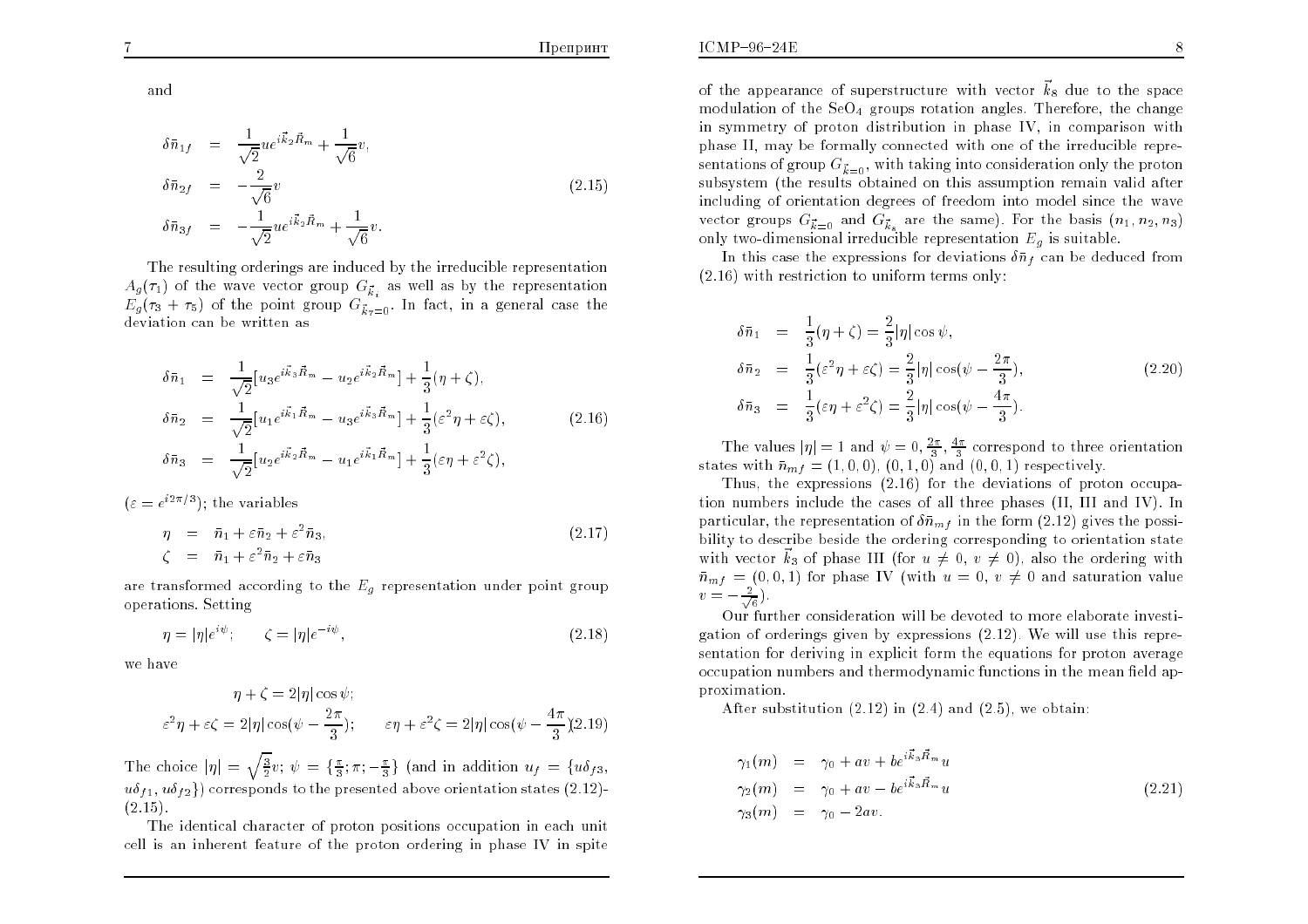Here

$$
\gamma_0 = \frac{1}{3}\bar{n} \sum_{f'} \Phi_{ff'}(0),
$$
  
\n
$$
a = \frac{1}{\sqrt{6}} [\varphi_{11}(0) - \varphi_{12}(0)],
$$
  
\n
$$
b = \frac{1}{\sqrt{2}} [\varphi_{11}(\vec{k}_3) - \varphi_{12}(\vec{k}_3)],
$$
\n(2.22)

where

$$
\varphi_{f f'}(\vec{k}) = \sum_{m'} \Phi_{f f'}(m m') e^{-i\vec{k}(\vec{R}_m - \vec{R}_{m'})},
$$

is the Fourier transform of proton interaction matrix. In this case

$$
U_0 = -\frac{N}{2}\gamma_0 - \frac{N}{2}\sqrt{6}av^2 - \frac{N}{2}\sqrt{2}bu^2.
$$
 (2.23)

The quantities u and <sup>v</sup> <sup>p</sup>lay here <sup>a</sup> role of the order parameters. The thermodynamic equilibrium conditions  $(2.9)$  or  $(2.10)$  can be written<br>have as winimum conditions with second to assessme was a weak we here as minimum conditions with respect to parameters  $u$  and  $v$ :

$$
\frac{\partial}{\partial u} \left( \frac{1}{N} F \right) = 0; \qquad \frac{\partial}{\partial v} \left( \frac{1}{N} F \right) = 0, \tag{2.24}
$$

and

$$
\lambda_{\mu}>0,
$$

where  $\lambda_\mu$  are the eigenvalues of matrix

$$
\Delta_2 F = \begin{pmatrix} \frac{\partial^2 F}{\partial u^2} & \frac{\partial^2 F}{\partial u \partial v} \\ \frac{\partial^2 F}{\partial v \partial u} & \frac{\partial^2 F}{\partial v^2} \end{pmatrix}
$$

With the explicit form of the free energy  $F$  as a function of order parameters  $u$  and  $v$ :

$$
\frac{1}{N}F = \frac{1}{N}U_0 - \Theta \Big[ \ln(1 + \frac{1}{y} e^{-\beta (av + bu)}) + \ln(1 + \frac{1}{y} e^{2\beta av}) \Big] + \mu \bar{n},
$$
\n(2.25)

where  $y = e^{\beta(E - \mu + \gamma_0)}$ , the following system of equations for u and v parameters is derived:

$$
u = \frac{1}{\sqrt{2}} \Big[ \frac{1}{y e^{\beta (av + bu)} + 1} - \frac{1}{y e^{\beta (av - bu)} + 1} \Big],
$$
\n
$$
v = \frac{1}{\sqrt{6}} \Big[ \frac{1}{y e^{\beta (av + bu)} + 1} + \frac{1}{y e^{\beta (av - bu)} + 1} - \frac{y}{y e^{-2\beta a v} + 1} \Big].
$$
\n(2.26)

The parameter  $y$  can be obtained from the equation

$$
\frac{1}{y e^{\beta (av + bu)} + 1} + \frac{1}{y e^{\beta (av - bu)} + 1} + \frac{1}{y e^{-2\beta av} + 1} = \bar{n}, \qquad (2.27)
$$

which follows from  $(2.8)$ .

The equations (2.26) and (2.27) <sup>g</sup>ive the possibility to investigate the equilibrium distributions of protons for arbitrary <sup>a</sup>verage proton number $\bar{n}$ . Further we shall pay our attention to the case  $\bar{n} = 1$ , restricting only to the case of ideal crystals.

The solving of the systen of equations(2.26), (2.27), the analysis of extremums and searc h for the minima as well as selection of absolute minima of the function  $F$  was performed numerically.

Examinations of function  $F(u, v)$  profiles for different values of ratio  $\tilde{b} = b/a$  revealed that for  $\tilde{b} < \tilde{b}^* = \sqrt{3}$  the transition to phase IV with  $u = 0, v \neq 0$  occurs and for  $\tilde{b} > \tilde{b}^*$  the transition to the ordered state corresponding to phase III  $u \neq 0, v \neq 0$  takes place. In the first case the free energy surface have one absolute minimum for saturation value $u = 0, v = -\frac{2}{\sqrt{6}}$  besides the local minimum at a point  $u = 0, v = 0$  (see Fig.5). With the temperature increase the depths of minima  $u = 0, v \neq 0$ and  $u = 0, v = 0$  are redistributed, becoming equal in a point of phase transition, which thereby is of the first order. In the latter case two absolute symmetrical minima with coordinates  $u=\pm\frac{1}{\sqrt{2}},\ v=\frac{1}{\sqrt{6}}$  in saturation state exist (Fig.6). The order of transition to <sup>p</sup>hase III changesfrom first for  $\tilde{b}^* < \tilde{b} < \tilde{b}_c$  to second for  $\tilde{b} > \tilde{b}_c$ , which points up the existence of three-critical point with coordinates  $(\tilde{b}_c \approx 2.07, \tau_c = \frac{T_c}{|a|} \simeq$ 0.65). For  $\tilde{b} = \tilde{b}^*$  all three absolute minima of free energy for  $T < T_c$ coexist with equa<sup>l</sup> depth (Fig.7).

All these results can be shown in the form of phase diagram  $(\tau, \tilde{b})$ (see Fig.8), where  $\tau = \frac{T}{|a|}$ , with the indication of coexistence curves for different phases and critical points. The line of coexistence of phases III and IV  $\tilde{b} = \tilde{b}^*$  is in this case parallel to the ordinate axis.

 Results of the temperature dependences calculation of parameters u and v(performed with the elimination of chemical potential with the help of  $(2.27)$ ) are presented in Fig.10 and 11 for various values of  $\tilde{b}$ .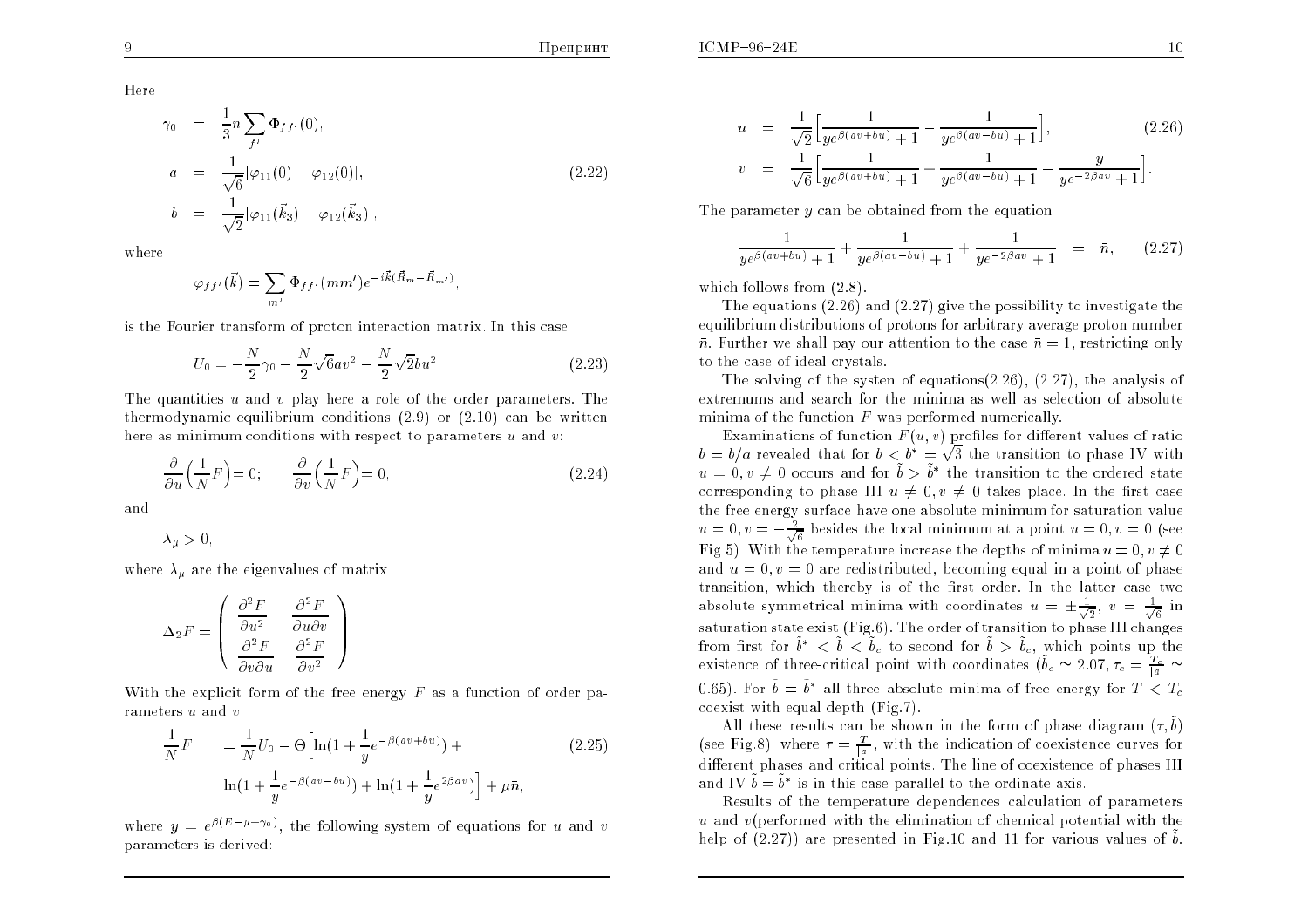In the same figures one can see the temperature dependences of the  $\overline{\phantom{a}}$ proton positions average occupation numbers  $\bar{n}_1$ ,  $\bar{n}_2$  and  $\bar{n}_3$ . As may be seen, after transition to phases III or IV these occupancies approachcorresponding saturation values  $(\bar{n}_{1(2)} = 1, \bar{n}_{2(1)} = 0, \bar{n}_3 = 0$  or  $\bar{n}_1 =$  $\bar{n}_2 = 0, \ \bar{n}_3 = 1$ .

The temperature dependences of the entropy  $S = -\frac{\partial F}{\partial t}$  are illustrat- ed in Fig.9 for the cases of transitions to <sup>p</sup>hase III or IV. The resultingentropy change after transition from disordered phase II to phase III<br>expounts to 1.0P, which execeds the above mentioned whye of sanform amounts to 1.9R, whic h exceeds the abo ve mentioned value of congurational entropy for transitions with ordering in one of three possible positions. This discrepancy is connected with using of the mean field approximation and consequent <sup>a</sup>veraging procedure in our calculations.

#### 3.Landau expansion

It is reasonable to compare the results obtained in the mean field approximation, with the general thermodynamic criterions, which can bededuced from the Landau expansion of thermodynamical potential or<br>free exercy in terms of poremeters word w. Such an expansion is a spefree energy in terms of parameters  $u$  and  $v$ . Such an expansion is a special case of more general expansion in terms of  $u_1, u_2, u_3$  components and variables  $\eta$ ,  $\zeta$  (or  $|\eta|$  and  $\psi$ ).

The form of the latter can be determined from the symmetry analysis:

$$
\frac{1}{N}F = f_0 + \alpha(u_1^2 + u_2^2 + u_3^2) + \beta|\eta|^2 +
$$
\n
$$
\gamma[u_1^2 \cos \psi + u_2^2 \cos(\psi - \frac{2\pi}{3}) +
$$
\n
$$
u_3^2 \cos(\psi - \frac{4\pi}{3})||\eta| + \delta|\eta|^3 \cos(3\psi) + \chi(u_1^4 + u_2^4 + u_3^4) +
$$
\n
$$
\rho(u_2^2 u_3^2 + u_3^2 u_1^2 + u_1^2 u_2^2) + \mu[u_1^2(\cos^2(\psi - \frac{4\pi}{3}) + \cos^2(\psi - \frac{2\pi}{3})) + u_2^2(\cos^2 \psi + \cos^2(\psi - \frac{4\pi}{3})) + u_3^2(\cos^2(\psi - \frac{2\pi}{3}) + \cos^2\psi)]|\eta|^2
$$
\n
$$
+ \nu|\eta|^4.
$$
\n(3.1)

The order parameters can be evaluated from the equilibrium conditions

$$
\frac{\partial}{\partial u_i} \left( \frac{1}{N} F \right) = 0; \quad \frac{\partial}{\partial |\eta|} \left( \frac{1}{N} F \right) = 0; \quad \frac{\partial}{\partial \psi} \left( \frac{1}{N} F \right) = 0 \tag{3.2}
$$

Among the possible solutions of this system of equations there are following:

1) 
$$
u_1 \neq 0, u_2 = u_3 = 0;
$$
  $\sin \psi = 0$   
\n2)  $u_2 \neq 0, u_1 = u_3 = 0;$   $\sin(\psi - \frac{2\pi}{3}) = 0$   
\n3)  $u_3 \neq 0, u_1 = u_2 = 0;$   $\sin(\psi - \frac{4\pi}{3}) = 0$   
\n4)  $u_1 = u_2 = u_3 = 0;$   $\sin 3\psi = 0$ 

The first three of them correspond to the phase  $\psi$  values  $\pi$ ,  $-\frac{\pi}{3}$  and  $\frac{\pi}{3}$ respectively, and are concerned to the three different orientation states of the phase III (see equation  $(2.17)$ ). The last solution includes the possible orientation states of the phase IV with  $\psi = 0, \frac{2\pi}{3}, \frac{4\pi}{3}$ 

The free energy expansion in terms of  $u$  and  $v$  parameters

$$
\frac{1}{N}F = f = \frac{1}{2}\alpha_1 v^2 + \frac{1}{2}\alpha_2 u^2 + \gamma_1 v^3 + \gamma_2 v u^2 + \delta_1 v^4 + \delta_2 v^2 u^2 + \delta_3 u^4 (3.4)
$$

corresponds to the orderings described by expressions (2.12). This expansion can be derived from (3.1) with the constraint  $u_1 = u_2 = 0$ ;  $u_3 = u$  and with the use of relations (2.17). The expression (3.4) is the general form of Landau expansion describing the transitions into the <sup>g</sup>iven orientation state. Formulae (2.25) and (2.27) provides the possibility of $\rm{determination}$  of microscopic expressions for  $\rm{Landau}$  expansion coefficients in the mean field approximation:

$$
\alpha_1 = -\sqrt{6}a - \frac{4}{3}\beta a^2; \quad \alpha_2 = -\sqrt{2}b - \frac{4}{9}\beta b^2
$$
  

$$
\gamma_1 = \frac{2}{27}\beta^2 |a|^3; \quad \gamma_2 = -\frac{2}{27}\beta^2 |a| b^2
$$
  

$$
\delta_1 = \frac{5}{54}\beta^3 a^4; \quad \delta_2 = \frac{5}{81}\beta^3 a^2 b^2; \quad \delta_3 = \frac{5}{6 \cdot 81}\beta^3 b^4.
$$
 (3.5)

Standard thermodynamical analysis of expansion (3.4) with the helpof equilibrium conditions:

$$
\frac{\partial f}{\partial u} = 0; \qquad \frac{\partial f}{\partial v} = 0 \tag{3.6}
$$

and corresponding stability criterions determines the areas of existenceof different orderings and, therefore, possible phases of system.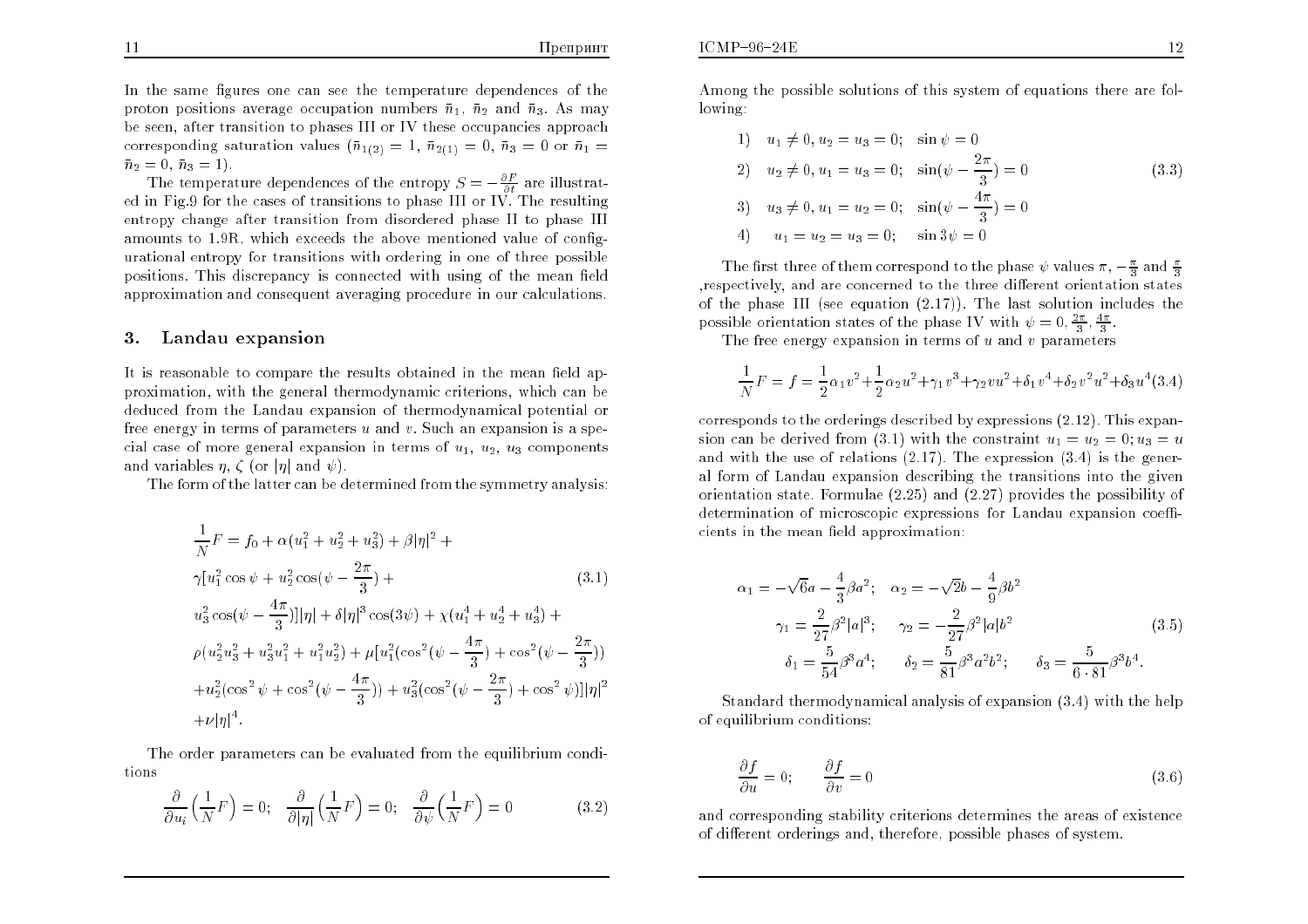The solution  $u = 0, v = 0$  (phase II) is stable in the region of the temperature and the interaction parameters values  $\it{a}$  and  $\it{b}$  determined from inequalities:

$$
\alpha_1 > 0, \qquad \alpha_2 > 0. \tag{3.7}
$$

Equation  $\alpha_2 = 0$  gives the temperature of transition into the state with  $u \neq 0, v \neq 0$  (phase III) in the case of second order phase transition  $(\Theta_c^{(2)} = \frac{4}{9\sqrt{2}} |b|)$ . This takes place for  $\tilde{b} > \tilde{b}_c$ . When  $\Theta \leq \Theta_c^{(2)}$ 

$$
\alpha_2 \sim |\Theta_c^{(2)} - \Theta_c|
$$
  
\n
$$
v \approx \frac{\gamma_2 \alpha_2}{4\delta_3 \alpha_1 - 2\gamma_2^2} \sim |\Theta_c^{(2)} - \Theta_c|
$$
  
\n
$$
u \approx \left[ -\frac{\alpha_2}{4\delta_3} - \frac{2\gamma_2}{4\delta_3} v \right]^{\frac{1}{2}} \sim |\Theta_c^{(2)} - \Theta_c|^{\frac{1}{2}}
$$
\n(3.8)

The transition from disordered phase to the state with  $u = 0, v \neq 0$ (phase IV) is of the first order. Temperature of transition  $\Theta_c^{(1)}$  is determined from the condition:

$$
2\alpha_1\delta_1 = \gamma_1^2,
$$

and a jump of the order parameter  $v$  in this case is equal to

$$
v_0 = -\frac{\gamma_1}{2\delta_1}.
$$

Using the relations (3.5) we ge<sup>t</sup>

$$
\Theta_c^{(1)} = 1.022 \Theta_{c0}^{(1)}; \qquad v_0 = -\frac{8}{15\sqrt{6}}, \tag{3.9}
$$

where  $\Theta_{c0}^{(1)} = \frac{4}{3\sqrt{6}}|a|$ .

On cooling a phase transition from disordered phase to the states  $(u \neq 0, v \neq 0)$  and  $(u = 0, v \neq 0)$  occurs when  $b/a > \sqrt{3}$  and  $b/a < \sqrt{3}$ respectively. The equation

$$
b/a = \sqrt{3} \tag{3.10}
$$

determines the coexistence curve of <sup>p</sup>hases III and IV, along which the first order phase transition takes place.

In phase diagram  $(\frac{T}{|a|}, \frac{b}{a})$  this curve is parallel to the temperature axis for the considered model. Thus it is evident that the considering of only the long-range proton interactions for the proton orderings investigationcan not be sufficient for the description of phase transition between the <sup>p</sup>hases III and IV, which occurs with temperature change.

#### 4.Final Conclusions

There exists an agreemen<sup>t</sup> of the results obtained using Landau expansion of free energy and presented abo ve data of numerical calculations. Phenomenological approach with the using of the microscopic expressions for expansion coefficients in the mean field approximation, gives confirmation of the form of phase diagram presented in Fig.8 as well as the character of <sup>p</sup>hase transitions. The qualitative changes in the form of <sup>p</sup>hase diagram and <sup>p</sup>hase transition sequence may appear in the caseof going beyond the framework of the mean field approximation through the including of short range proton correlations. The considering of the proton interaction with other (for example, orientation) degrees of freedom and lattice deformation also extends the possibilities of applicationsof proton ordering model.

In general, however the propose<sup>d</sup> proton ordering model co vers the main features of transitions from superionic phase II to ferroelastic phases III and IV in  $(NH_4)_3H(SeO_4)_2$  crystal and similar compounds, giving the explanation of the principal changes of proton arrangements. This model can be basic for further consideration of proton dynamics as well as for investigation of the mechanism of proton transport through latticein different phases.

## Acknowledgements

Thisworkwas supported, in part, by the International Soros Science Education Program through gran<sup>t</sup> N SPU 062062.

### References

- [1] G.Raimbault, F.Romain and A.Lautie. Raman and infrared study of structural phase transitions in  $(NH_4)_3H(SeO_4)_2$  and  $(\text{ND}_4)_3\text{D}(\text{SeO}_4)_2$  // J. Raman Spectrosc. - 1992.23, P.147
- [2] T.Fukami, K.Tobaru, K.Kaneda, K.Nakasone, K.Furukawa. Crystal structure of  $(NH_4)_3H(SeO_4)_2$  in phase IV // J. Phys. Soc. Japan. – 1994. **63**, P.2829
- [3] T.Fukami, K.Tobaru, K.Kaneda, K.Nakasone, K.Furukawa. A newphase transition of  $(NH_4)_3H(SO_4)_2$  at 190°C // J. Phys. Soc.  ${\rm Japan.}-1994,$   ${\bf 63},$   ${\rm P.2006}$
- [4] M.Komukae, K.Sakata, T.Osaka, Y.Makita. Optical and X-ra ystudies in ferroelastic  $\text{Cs}_3\text{H}(\text{SeO}_4)_2$  // J. Phys. Soc. Japan. - 1994. 63, P.1009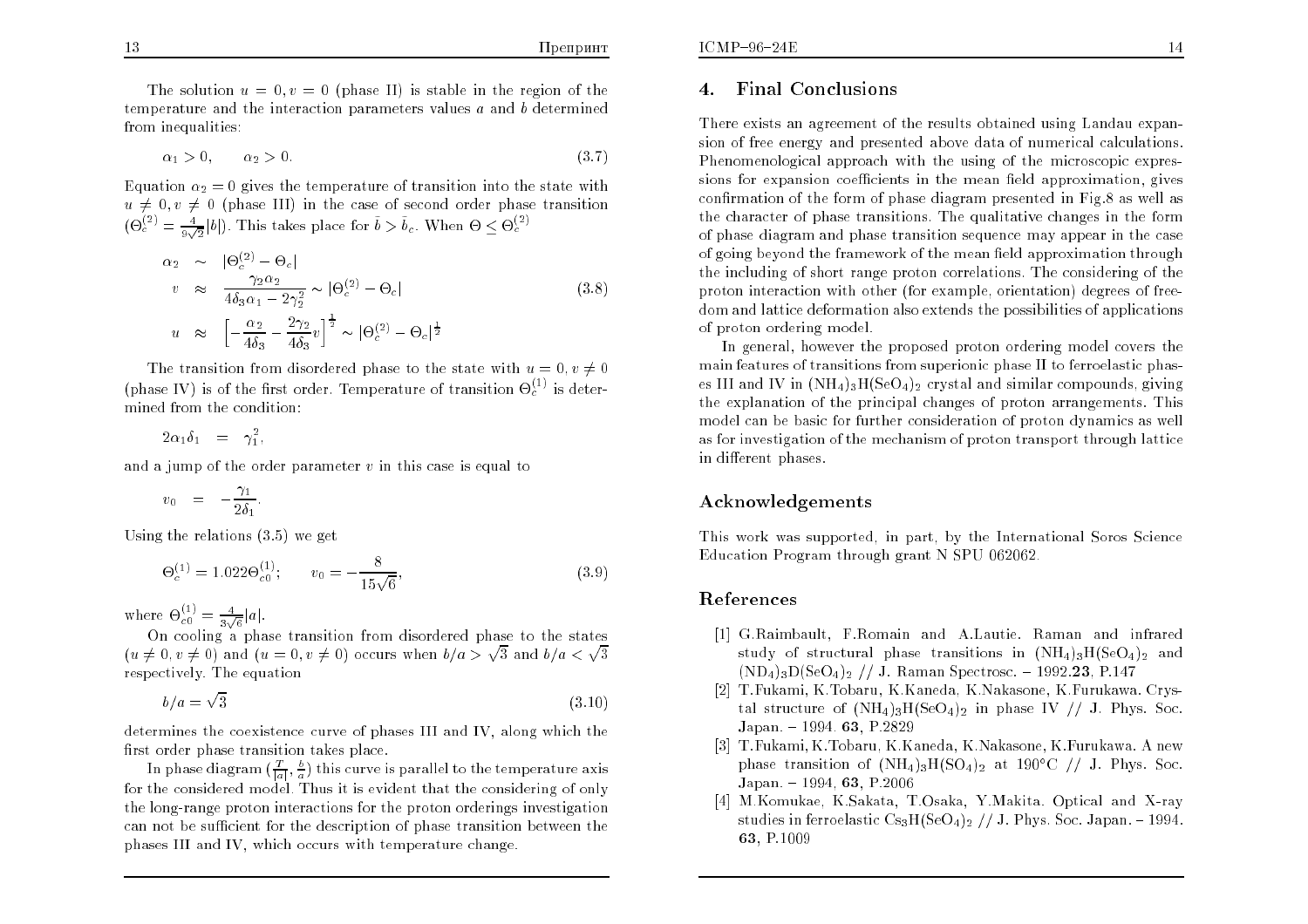- [5] D.Abramic, J.Dolincek, R.Blinc. NMR study of the ferroelasticto-paraelastic protonic superionic transition in  $\text{Rb}_3\text{H}(\text{SeO}_4)_2$  // Phys. Rev. - 1990. B42, P.442
- [6] A.Pietraszko, K.Lukaszewicz, M.A.Augustyniak. Structure of phase III of  $(NH_4)_{3}H(SeO_4)_2$  // Acta cryst. - 1992. C48, P.2069
- [7] A.Pietraszko. K.Lukaszewicz. Crystal structure of  $(NH_4)_3H(SeO_4)_2$  in the low temperature phase IV // Bull. Polish Acad. Sci. { 1993. 41, P.157
- [8] K.Lukaszewicz, A.Pietraszko, M.A.Augustyniak. Structure of  $(NH_4)_3H(SeO_4)_2$  in high-temperature phases I and II // Acta cryst. { 1993. C49, P.430
- [9] B.V.Merinov, M.Yu.Antipin, A.I.Baranov, A.M.Tregubchenko, L.A.Shuvalov, Yu.T.Struchko. Atomic structure of the superionic phase of  $(\text{NH}_4)_3\text{H}(\text{SeO}_4)_2$  crystal // Crystallografiya. - 1991. 36, P.872
- [10] B.V.Merinov, A.I.Baranov, L.A.Shuvalov. Crystal structure andmechanism of protonic conductivity of a superionic phase of<br> $C_2$  H(SeO) // Cavetallografice 1000.25 D255  $\mathrm{Cs}_{3}\mathrm{H}(\mathrm{SeO}_{4})_{2}$  // Crystallografiya. - 1990. **35**, P.355
- [11] V.Shekhtman, R.A.Dilanyan. In situ X-ray investigation of novel superprotonic conductors  $//$  Ferroelectrics. - 1995.  ${\bf 167}$ ,  ${\bf P.125}$
- [12] A.V.Belushkin, C.J.Carlile, L.A.Shuvalov. A quasielastic neutron scattering study of protonic transport in hydrogen-bonded alkali metal hydrogen sulphates and selenates  $//$  Ferroelectrics.  $-1995$ . 167, P.21
- [13] V.V.Sinitsyn, A.I.Baranov, E.G.Ponyatovsky, L.A.Shuvalov. <sup>P</sup> -T phase diagram of superprotonic conductor  $\mathrm{Rb}_3\mathrm{H}(\mathrm{SeO}_4)_2$  // Ferroelectrics. – 1995. **167**, P.67
- [14] A.I.Baranov, B.V.Merinov, A.B.Tregubchenko, L.A.Shuvalov, N.M.Shchagina. Phase transitions, structure, protonic conductivity and dielectric properties of  $\mathrm{Cs}_{3}\mathrm{H}(\mathrm{SeO}_{4})_{2}$  and  $\mathrm{Cs}_{3}(\mathrm{H},\mathrm{D})(\mathrm{SeO}_{4})_{2}$ // Ferroelectrics.  $-$  1988. 81, P.187
- [15] M.A.Hossain, J.P.Srivastava, A.Sattar, P.H.Khulbe, H.D.Bist. Astudy of phase transitions in  $(NH_4)_3H(SO_4)_2$  crystals through Raman scattering // phys. stat. sol.  $\bf(a)141$ ,  $\rm P.335$
- [16] P.Rajagopal, G.Aruldhas, V.Ramakrishnan. Raman spectroscopicinvestigations on the proton conduction in  $(NH_4)_3H(SO_4)_2$  // J. Phys. Chem. Solids. -1989.50, P.675
- [17] B.Hilczer, A.Pawlowski. Specic heat at the superionic <sup>p</sup>hase transition of  $\text{Cs}_3\text{H}(\text{SeO}_4)_2$  // Ferroelectrics. - 1990.104, P.383
- [18] A.Pawlowski, Cz.Pawlaczyk. Electric conductivity and capacity studies of  $\text{Rb}_3\text{H}(\text{SeO}_4)_2$  single crystal near the high temperature

phase transition // Ferroelectrics.  $-1988.81$ , P.201

- [19] A.Pawlowski, Cz.Pawlaczyk, B.Hilczer. Electric conductivity incrystal group  $\rm{Me}_3H(\rm{SeO_4})_2$   $(\rm{Me:NH_4^+,Rb^+,Cs^+)$  // Solid State Ionics.  $-1990.44$ , P.17
- [20] M.Kamoun, M.Halouani, A.Daoud. Phase transitions in triammonium hydrogen diselenate,  $(NH_4)_3H(SeO_4)_2$  // Phase Transitions.  $-$  1987.9, P.327
- [21] K.Gesi. Ferroelectric phase transition in  $(NH_4)_3H(SeO_4)_2$  // J. Phys. Soc. Japan. - 1977.43, P.1949
- [22] M. Ichikawa, T.Gustafsson, K.Motida, I.Olovsson, K.Gesi. Temperature dependence of lattice constants of  $\mathrm{Rb}_3\mathrm{H}(\mathrm{SO}_4)_2$ , a 'zerodimensional'H-bonded crystal // Ferroelectrics.  $-$  1990.  ${\bf 108} , {\rm P.307}$
- [23] S.G.Lushnikov, I.G.Siny. Temperature dependence of lattice constants of  $Rb_3H(SO_4)_2$ , a 'zero-dimensional' H-bonded crystal  $//$  $\rm Ferroelectrics. -1990.$   ${\bf 106}$ ,  ${\rm P.237}$
- [24] W. Salejda, N.A.Dzhavadov. Phase transition in  $\text{Rb}_3\text{H}(\text{SeO}_4)_2$ type crystals. I. The symmetry analysis of proton ordering // <sup>p</sup>hys.stat. sol.  $-1990.$ (b)158, P.119
- [25] W. Salejda, N.A.Dzhavadov. Phase transition in  $\text{Rb}_3\text{H}(\text{SeO}_4)_2$ type crystals. II. The molecular field approximation  $\ell$  phys. stat. sol.  $-1990.$ (b)158, P.475
- [26] N.M.Plakida, W. Salejda. The improper ferroelastic <sup>p</sup>hase tran- $\text{stion}$  in superionic  $\text{Rb}_3\text{H}(\text{SeO}_4)_2$  crystals // phys. stat. sol.  $\text{-}$ 1988.(b)148, P.473
- [27] O.B.Kovalev, Irreducible and Inductive Representations and Corepresentations of Fedorov Groups. Moscow, Idz. Nauka, <sup>1986</sup>(in Russian)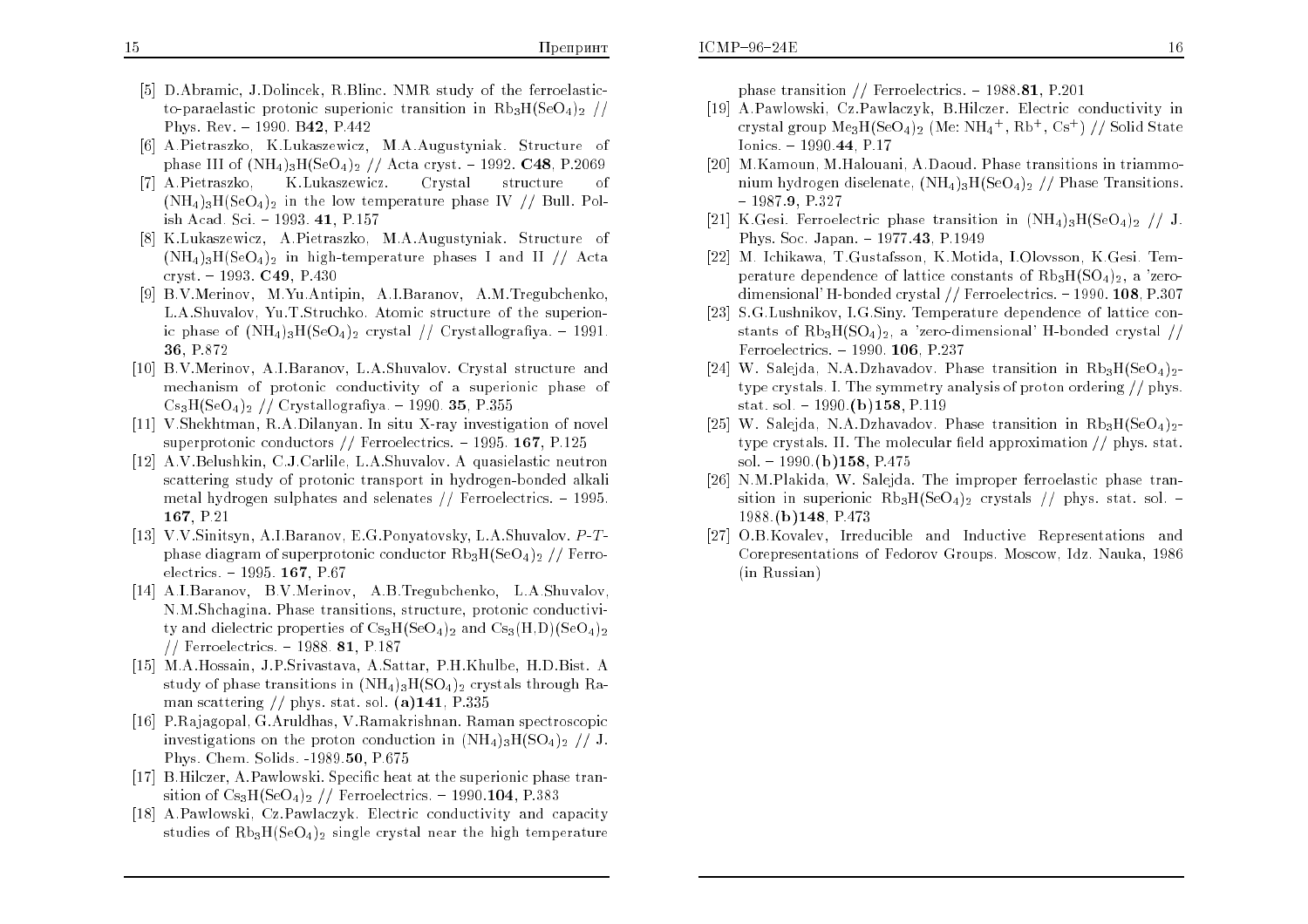

Figure 1: Projection of the rhombohedric primitive cell of the crystal  $(\text{NH}_4)_3\text{H}(\text{SeO}_4)_2$  with lattice vectors  $\vec{a}_1, \vec{a}_2, \vec{a}_3$  on the (001) plane in the hexagonal coordinate system in <sup>p</sup>hase II. The big circles correspond to the possible positions of O(2) oxygens; A ( $z = 0$ ), B ( $z = 1/3$ ) and C  $(z = -1/3)$  denote the positions of Se atoms in SeO $_4'$  groups.



Figure 2: Network of the virtual hydrogen bonds in the <sup>p</sup>hase II. 1, <sup>2</sup> and 3 ( $z = 0.27$ ) denote the hydrogen bonds in the unit cell  $\vec{R}_m$ , the bonds marked by 1', 2' and 3' ( $z = -0.07$ ) belong to the neighbouring unit cells  $\vec{R}_m - \vec{a}_1$ ,  $\vec{R}_m - \vec{a}_2$  and  $\vec{R}_m - \vec{a}_3$  respectively.



Figure 3: Projection of the hydrogen bonds network structure of  $(\text{NH}_4)_3\text{H}(\text{SeO}_4)_2$  crystal on the  $(001)$  plane in the hexagonal coordinate system in <sup>p</sup>hase III; the hydrogen bonds form the sequences along $\vec{a}_1$  and  $\vec{a}_2$  directions with the step height  $c/3$ . Cases (a) and (b) are distinguished by the translation on  $c$  along hexagonal axis; the structural modulation corresponds to doubling of lattice period along  $\vec a_3$  direction.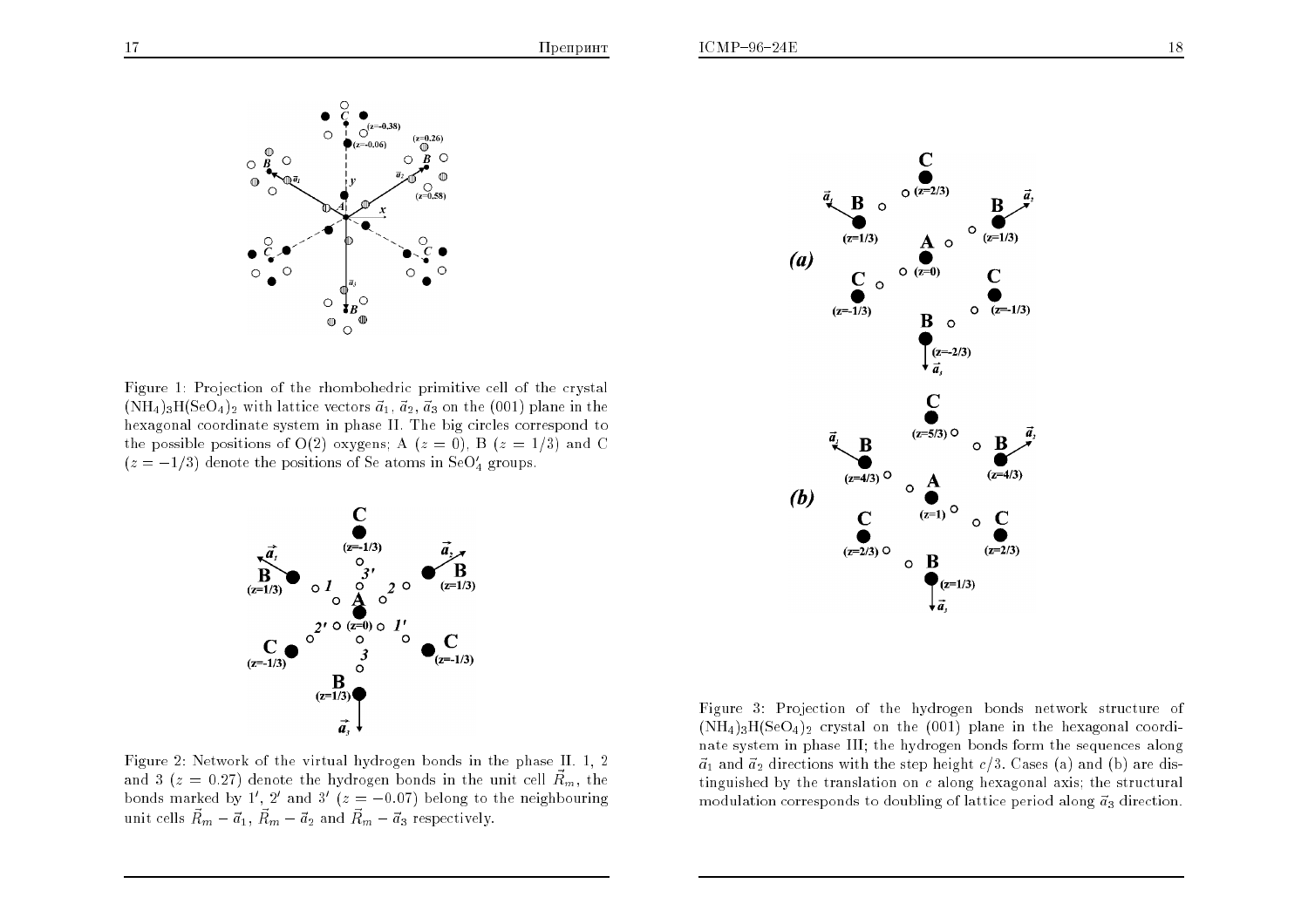

Figure 4: Projection of the hydrogen bonds network structure of  $(\mathrm{NH}_4)_3\mathrm{H}(\mathrm{SeO}_4)_2$  crystal on the  $(001)$  plane in the hexagonal coordinate system in phase IV; the hydrogen bonds  $\{+,-,+, ...\}$  form the sequences along  $\vec{a}_3$  direction with the step height  $c/3$ ;  $x(+) - x(-) = 0.05$ .



Figure 6: Free energy as a function of u and v for  $\tilde{b} = 3, \tau = 0.5.$ 



Figure 5: Free energy as a function of u and v for  $\tilde{b} = 1, \tau = 0.3.$ 



Figure 7: Free energy as a function of u and v for  $\tilde{b} = 1.9, \tau = 0.2$ .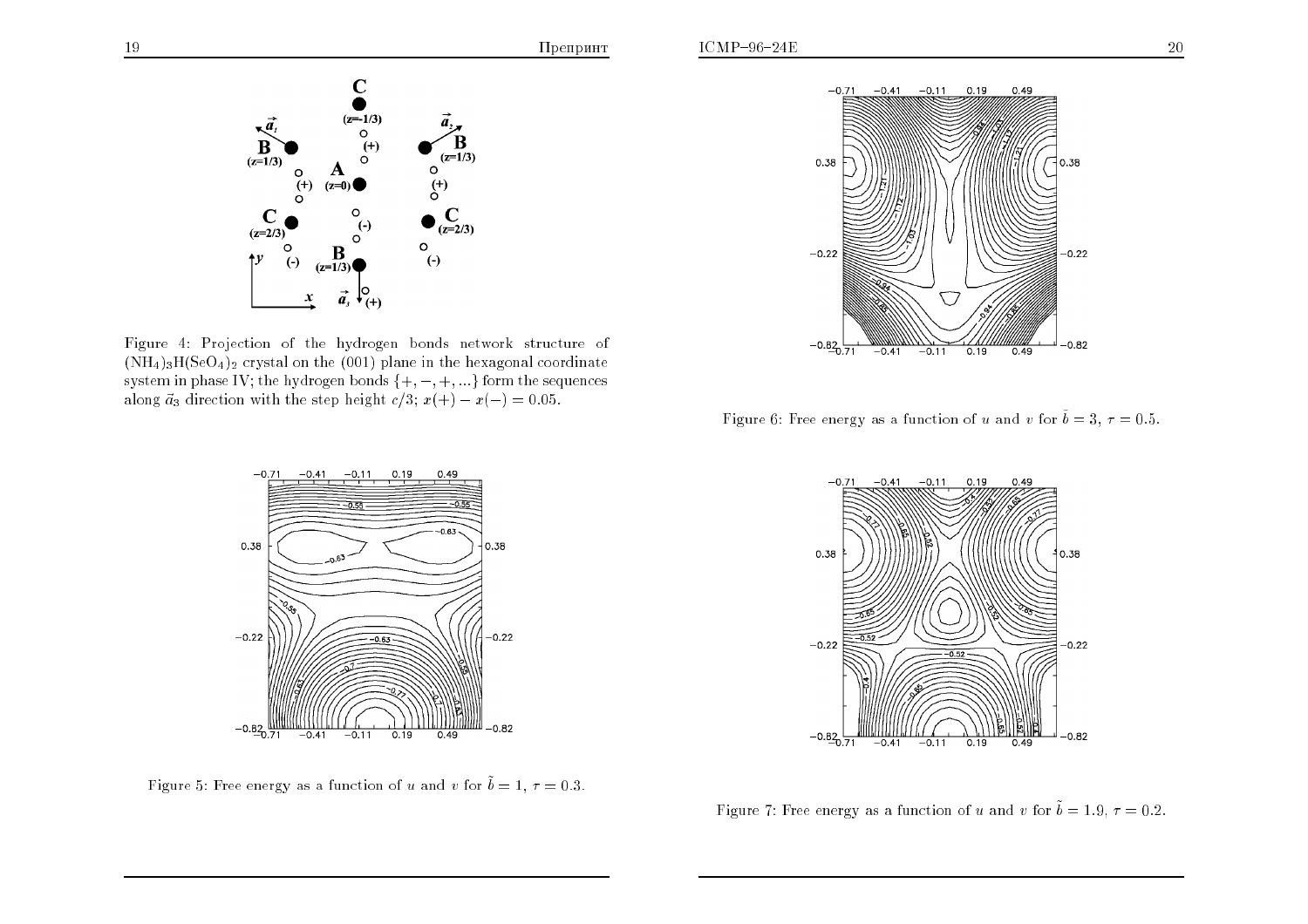

Figure 8: Phase diagram  $(\tau ,\, \tilde{b}),$  the solid and dashed lines indicate the first and second order phase transitions respectively.



Figure 9: Temperature dependence of the entropy at the <sup>p</sup>hase transitions from phase II to phase III ( $\tilde{b} = 3$ ) and phase IV ( $\tilde{b} = 1$ ).



Figure 10: Dependence of (a) the order parameters and (b) the protonaverage occupation numbers on  $\tau$  for  $\tilde{b} = 1$  (the case of the first order <sup>p</sup>hase transition from disordered <sup>p</sup>hase II to <sup>p</sup>hase IV).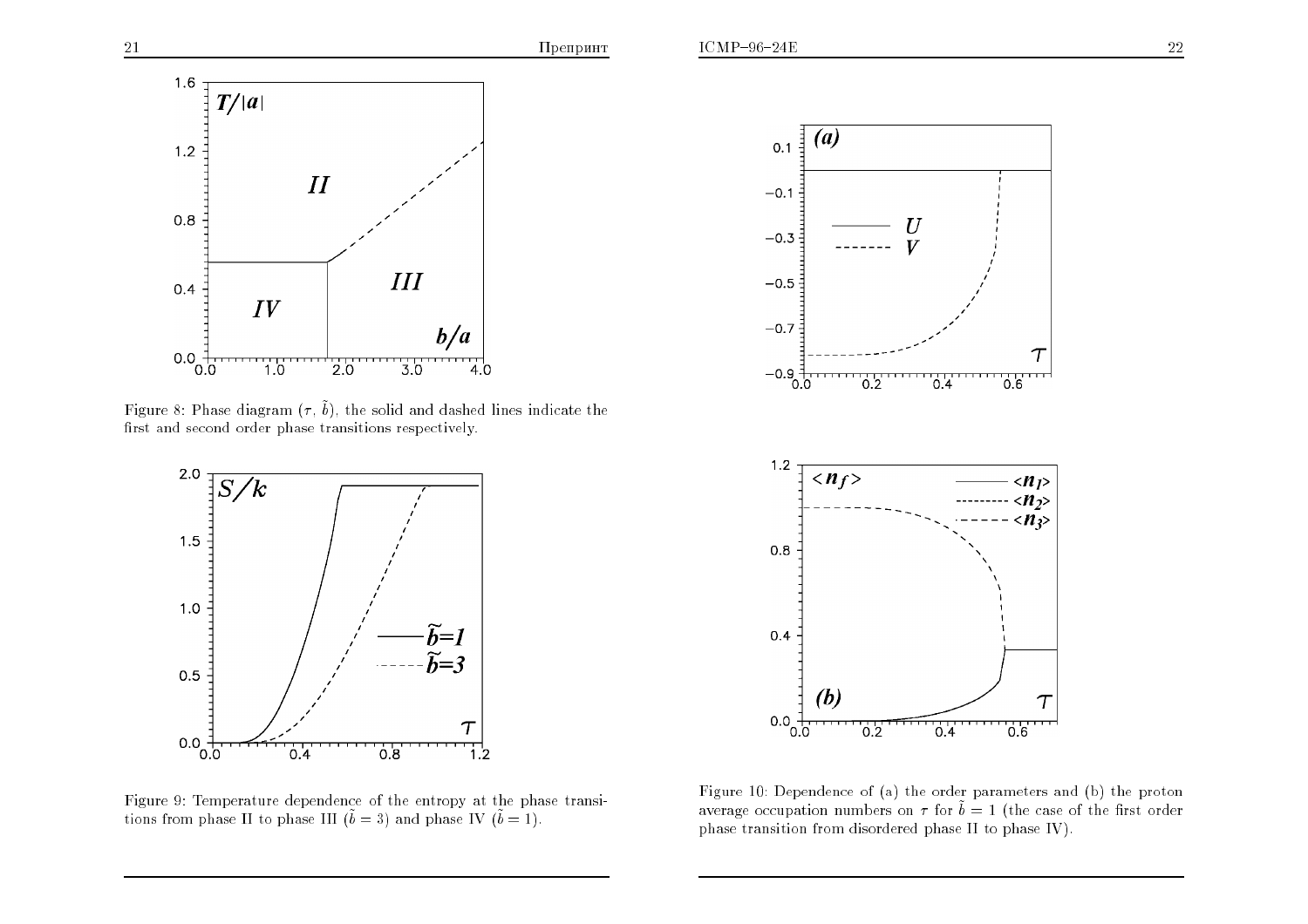

Figure 11: Dependence of (a) the order parameters and (b) the protonaverage occupation numbers on  $\tau$  for  $\tilde{b} = 3$  (the case of the second order <sup>p</sup>hase transition from disordered <sup>p</sup>hase II into <sup>p</sup>hase III).